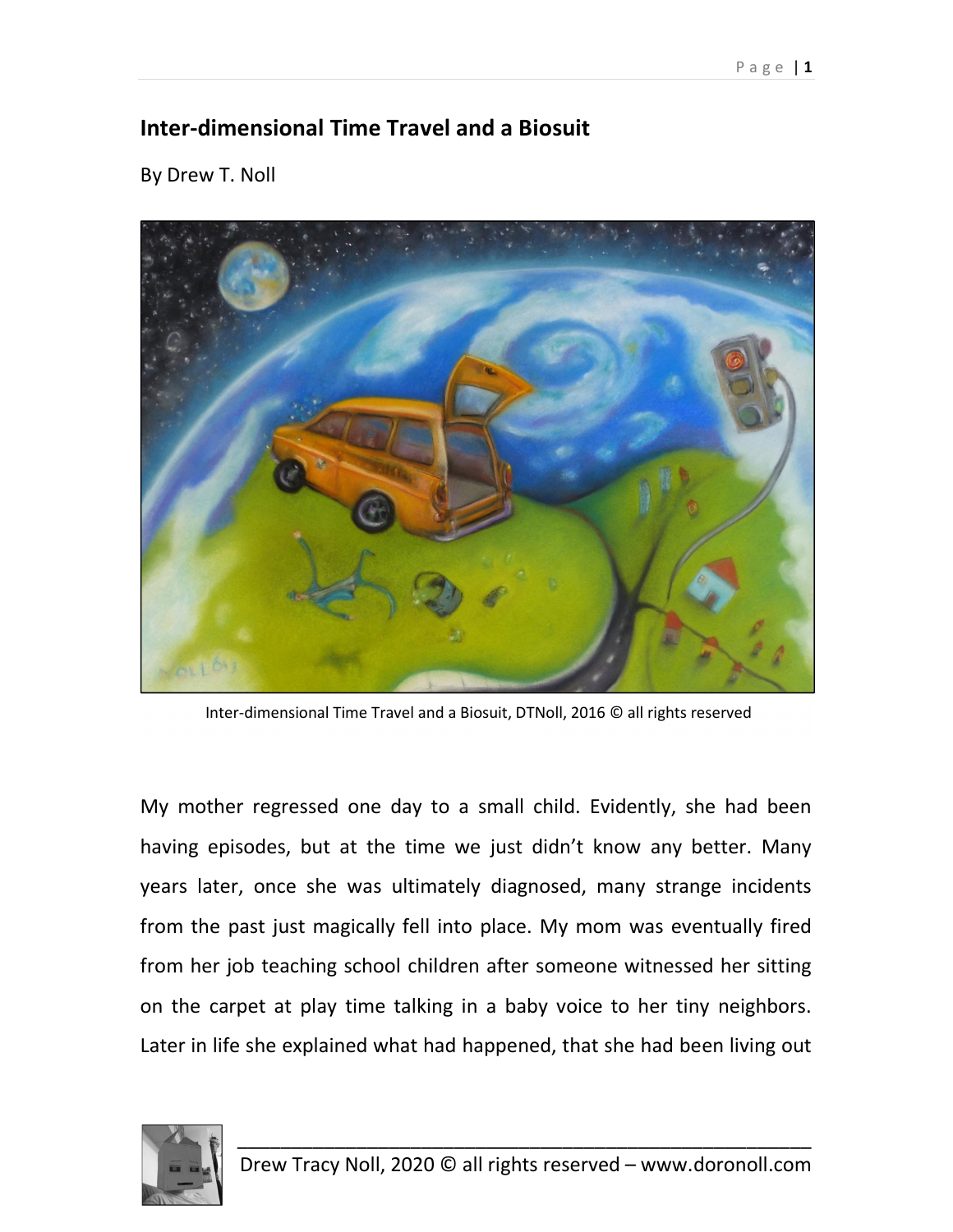a false personality, an imposter infant. It was the way that she grew them up, she said, her alternate reality personalities. She had many of them, and she was trying to inject them each with 'real' living experiences to get them all to catch up to each other … in order to integrate into the whole being that we all expected and knew.

I remember my mother was a daydreamer, staring off into space until something else would grab her attention. She was easily distracted, and could barely remember anything. She would often wander around aimlessly, looking for her keys or purse, then forgetting that she wanted them, then forgetting completely what she had been doing in the first place. She invariably burnt the morning eggs and forgot when it was time to get us out of the house to go to school. We all, especially my father, laughingly called her "dingy," like she was an Edith Bunker clone, a "dingbat" that often played on the TV in our home.

Once, when I was about six, my dad sent my mom to the hardware store to pick up supplies that he needed for working on the house, as he often did. My dad was a landscape architect that was raised by his stepfather, a man that had owned a custom carpentry shop in L.A. My father loved building and growing things in and around our home. And, my mom was always the errand-runner for my dad. Hence, after picking up a couple of gallons of pea green paint, on our return home from the hardware store, the pilot of our vehicle, my mom, flipped into a personality that didn't know how to drive. I was sitting inside the back-end of a Volkswagen Squareback, where I loved to sit and pretend I was in the cockpit of an inter-dimensional

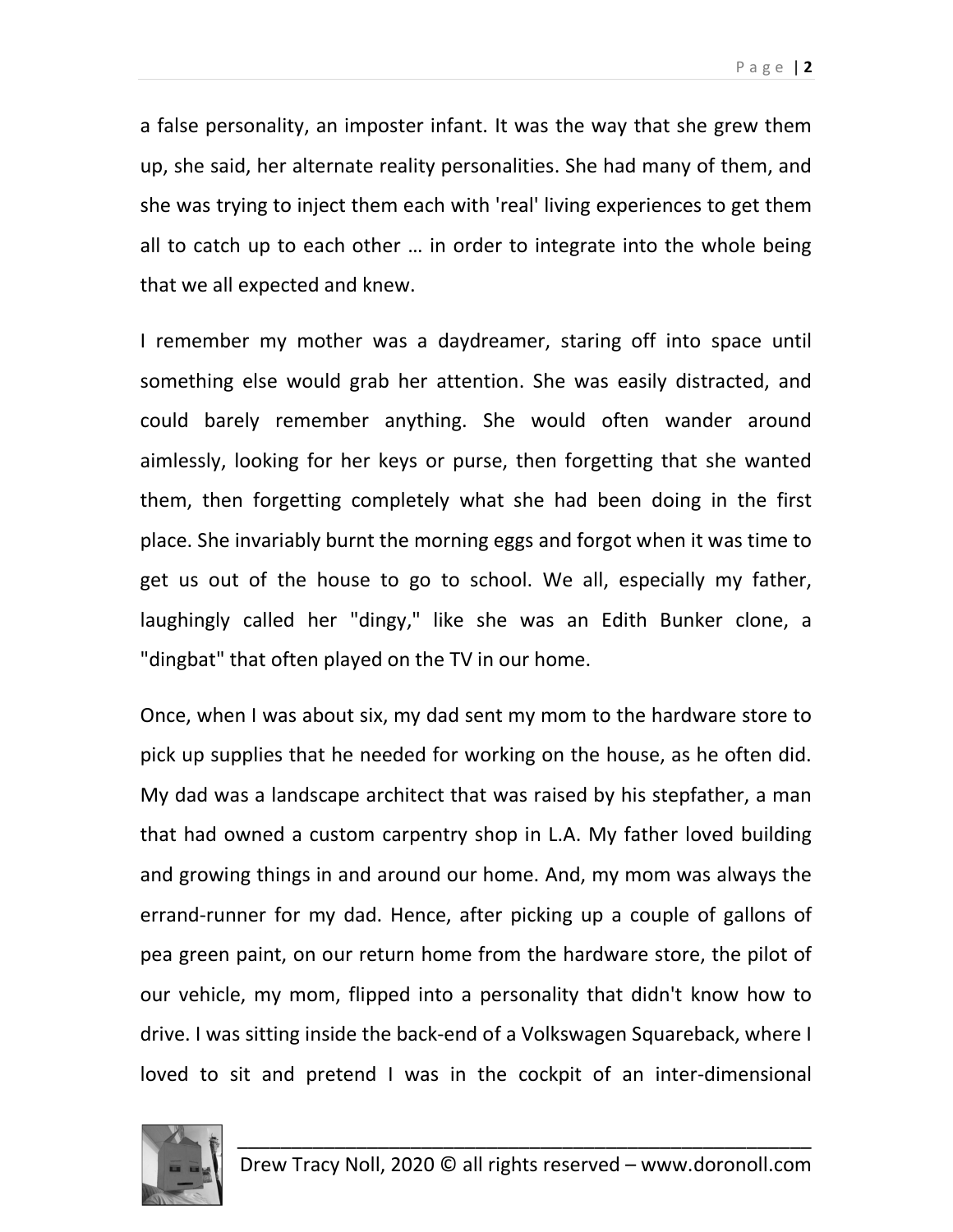intergalactic spaceship moving through galaxies throughout the known universe; well, maybe it was just the Moon Rover from the Tang commercials that, at the time, were playing on TV; I can't remember… Did the Moon Rover have seatbelts? I don't remember that either, but I do remember that sitting in the back end of a Squareback meant that I was not strapped in. My mother switched, right as we were approaching a four-way intersection and the light had turned red … for us.

She later told me that she didn't know what a red light meant while driving. She also told me that one of her driving personalities was having a temper tantrum after fighting amongst the others. All the other personalities, evidently, stormed out, leaving one of the small, weak, and young ones to pilot our vehicle. So … with a baby at the wheel, we barreled into the intersection. The new paint was sitting on the floor next to me in shiny metal cans, and the next thing I realized was that they had begun to fly, as if in the vacuum of space. They just lifted off the floor of the Squareback and began a horizontal glide towards me, which was confusing at the time, since the paint cans and I weren't getting closer together—we were actually flying in unison across the inside of my cockpit. My interdimensional intergalactic spaceship had intersected with something uncharted, something unexpected, and something completely off the starmap. My recollection of the collision is blurry and pixilated, and static-folds in space-time dominate the few seconds that I can recall, as if the metronome of life had become temporarily punctuated by reality.

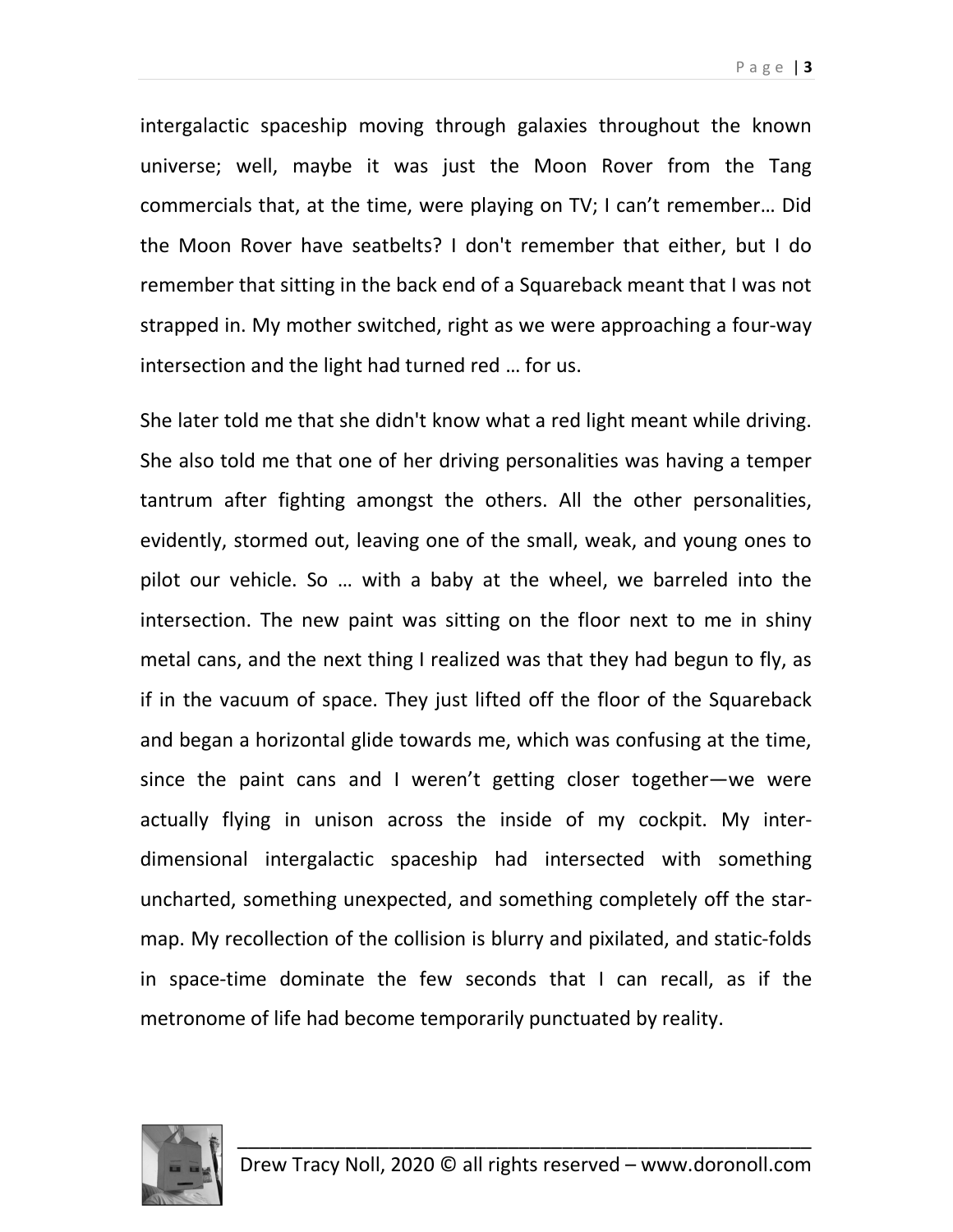Page | 4

Time immediately slowed down, like a built in safety feature for wayward inter-dimensional travelers, causing my perceptions to warp. I could see down below into the intersection as our vehicle spun, windows smashing into glittering tinsel-stars, some rotating into their own tiny galaxies. I realized then that I was completely outside the safety of my ship's cockpit. The escape hatch must have blown open, and, since we hadn't invented safety harnesses yet, I was sucked out into space. Luckily time had slowed, as is normal under duress and situations that demand attention. Without a safety pod to protect me from the harsh landing, flying through space with nothing but me inside my biosuit, I had a bit of time to plan my descent through the stratosphere. I was hoping for a soft landing somewhere far down below, on the planet I called home just a few moments before.

As I flung through the vacuum of space, like a maelstrom-wind rattling the fringes of a rag doll flopping in submission, I began to spin during my reentry-glide into oblivion. I bounced fleetingly off our planet's atmosphere, and could just make out the ship below whirling in spirals out of control, spinning and screeching, as metal and glass crumpled together and folded into space-time. There were flashes of other ships, other vehicles screeching to a halt, but I couldn't hear anything. The vacuum of space, the slowing of time, or maybe the stretching of my perception had reduced normalcies like sound to an empty, wanting explosion of vast nothingness.

I came to rest, surprisingly, in a seated position … on the street next to the curb. It wasn't the soft landing that I was hoping for, but after checking my